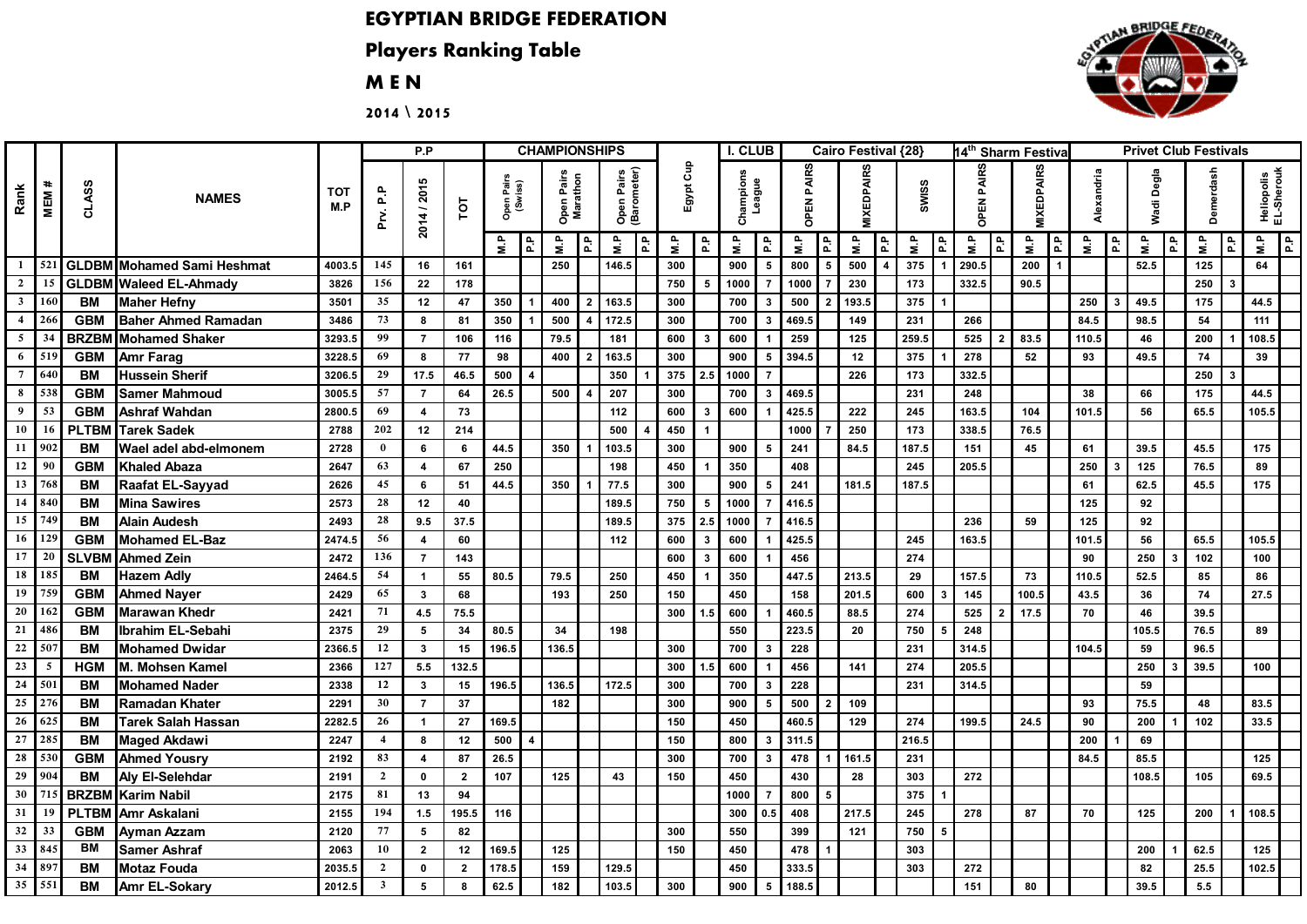| 36        | 239             | <b>BM</b>    | Moustafa Bakir                        | 1969.5     | 30                      | $\mathbf{2}$      | 32                      | 187.5 | 11.5  |       | 450 | $\overline{2}$ | 200 |              | 351                 |       |       |   | 224   |    | 175  | 75.5  | 95.5  | 108          | 91.5       |  |
|-----------|-----------------|--------------|---------------------------------------|------------|-------------------------|-------------------|-------------------------|-------|-------|-------|-----|----------------|-----|--------------|---------------------|-------|-------|---|-------|----|------|-------|-------|--------------|------------|--|
| 37        | 924             | BM           | <b>Mohamed Abd El-Aziz</b>            | 1920       | $\overline{2}$          | $\mathbf 0$       | $\overline{2}$          | 178.5 | 159   | 129.5 |     |                | 450 |              | 333.5               | 153   | 303   |   |       |    |      |       | 85.5  | 25.5         | 102.5      |  |
| 38        | 31              | <b>BM</b>    | <b>Hany Dagher</b>                    | 1911       | 45                      | 6                 | 51                      |       |       |       | 300 |                |     |              | 465                 |       | 750   | 5 | 375   |    | 21   |       |       |              |            |  |
| 39        | 56              | <b>BM</b>    | <b>Mohamed Soror</b>                  | 1850       | $\overline{a}$          | $\overline{2}$    | 6                       | 187.5 | 11.5  |       | 450 | $\overline{2}$ | 200 |              | 351                 |       |       |   | 224   |    | 55.5 | 75.5  | 95.5  | 108          | 91.5       |  |
| 40        | 618             | <b>BM</b>    | <b>Mohamed EL-Ashry</b>               | 1835       | $\overline{4}$          | $\mathbf 0$       | $\overline{4}$          |       |       | 86    | 300 |                | 300 |              | 342                 | 56.5  | 288.5 |   | 97    |    | 3.5  | 104.5 | 102   | 96.5         | 58.5       |  |
| 41        | 403             | <b>BM</b>    | <b>Ahmed Hussein</b>                  | 1815.5     | 28                      | $\mathbf{3}$      | 31                      | 143   |       | 60.5  | 150 |                | 800 | з.           | 267.5               |       | 158.5 |   | 236   |    |      |       |       |              |            |  |
| 42        | 803             | <b>BM</b>    | <b>Gamal Abbas</b>                    | 1789       | 21                      | $\mathbf 0$       | 21                      | 10    | 102   | 95    | 150 |                | 500 |              | 447.5               |       | 29    |   | 266   |    |      |       | 98.5  | 82.5         | 8.5        |  |
| 43        | 563             | <b>BM</b>    | <b>Mohamed Magdy</b>                  | 1762.5     | 13                      | $\mathbf 0$       | 13                      | 134   | 34    | 207   |     |                | 550 |              | 232.5               |       | 115.5 |   | 254   |    | 34.5 |       | 66    | 93.5         | 41.5       |  |
| 44        | 40              | <b>BM</b>    | <b>Mohamed Fadel</b>                  | 1716       | 27                      | $\mathbf 1$       | 28                      |       |       |       | 450 |                | 350 |              | 403.5               | 185.5 | 173   |   |       |    |      |       |       | 59.5         | 94.5       |  |
| 45        | 249             | <b>GBM</b>   | <b>Reda Amiry</b>                     | 1649       | 57                      | 5                 | 62                      | 160.5 |       |       | 750 | 5              | 400 |              | 280.5               |       |       |   |       |    |      | 58    |       |              |            |  |
| 46        | 772             | BМ           | Mahmoud Abd EL-Fatah                  | 1644       | 14                      | $\mathbf{3}$      | 17                      | 143   |       |       | 150 |                | 800 | 3            | 267.5               |       | 216.5 |   |       |    |      | 67    |       |              |            |  |
| 47        | 55              | BM           | <b>Aly Hussein Aly</b>                | 1631       | 10                      | $\mathbf{3}$      | 13                      |       |       |       |     |                | 800 | 3            | 412.5               |       | 158.5 |   | 260   |    |      |       |       |              |            |  |
| 48        | 75 <sup>7</sup> | BМ           | Abd EL-Rahman Mossad                  | 1629.5     | 22                      | $\mathbf{3}$      | 25                      |       |       |       |     |                | 800 | 3            | 153.5               | 177.5 | 57.5  |   | 217.5 |    | 69.5 |       | 79    | 22.5         | 52.5       |  |
| 49        | 130             | <b>BM</b>    | <b>Karim Salama</b>                   | 1617.5     | 15                      | 5                 | 20                      |       |       |       |     |                |     |              | 473.5               | 105   | 202   |   | 750   | -5 |      | 87    |       |              |            |  |
| 50        | 769             | A            | <b>Mohamed Abd EL-Azim</b>            | 1566.5     | 34                      | $\mathbf 0$       | 34                      |       | 193   | 155   | 150 |                | 450 |              | 373                 |       | 187.5 |   |       |    |      |       | 16.5  |              | 41.5       |  |
| 51        | 307             | A            | <b>Asser Fadaly</b>                   | 1533       | 28                      | $\mathbf 0$       | 28                      | 151.5 |       |       | 150 |                | 400 |              | 390.5               | 169.5 | 216.5 |   |       |    |      | 55    |       |              |            |  |
| 52        | 14              | A            | <b>Samih Azez Khalil</b>              | 1509.5     | 47                      | 3.5               | 50.5                    |       |       |       | 600 | $\mathbf{3}$   | 300 | 0.5          | 438.5               |       |       |   |       |    |      |       |       | 85           | 86         |  |
| 53        | 832             | A            | <b>Ahmed Mohamed Harb</b>             | 1502       | $\overline{2}$          | $\mathbf 0$       | $\overline{2}$          |       | 57    | 51.5  | 150 |                | 250 |              | 302.5               | 173.5 | 303   |   |       |    |      |       | 108.5 | 31           | 75         |  |
| 54        | 301             | <b>GBM</b>   | <b>Ahmed Samir</b>                    | 405.5      | 54                      | 6                 | 60                      |       |       |       | 750 | 5              |     |              | 280.5               |       | 375   |   |       |    |      |       |       |              |            |  |
| 55        | 549             | <b>BM</b>    | <b>Sherif Noshy</b>                   | 1396       | 56                      | $\mathbf{3}$      | 59                      |       |       |       | 300 |                | 700 | $\mathbf{3}$ |                     |       | 231   |   |       |    |      |       |       | 54           | 111        |  |
| 56        | 781             | A            | <b>Reda Henry</b>                     | 1377       | $\bf{0}$                | 6                 | 6                       |       |       |       |     |                |     |              | 700<br>$\mathbf{3}$ |       | 216.5 |   | 90.5  |    |      | 29    |       | 91           | 250        |  |
| 57        | 17              | <b>BRZBM</b> | <b>Adel EL-Kourdy</b>                 | 1376.5     | 101                     | $\mathbf{1}$      | 102                     |       |       |       | 450 |                | 350 |              | 403.5               |       | 173   |   |       |    |      |       |       |              |            |  |
| 58        | 905             | A            | Ahmed ayman                           | 1331.5     | -1                      | $\mathbf 0$       | $\mathbf{1}$            | 107   |       |       | 150 |                | 450 |              | 245.5               |       | 115.5 |   |       |    |      |       | 89    | 105          | 69.5       |  |
| 59        | 430             | A            | <b>Waleed Shaheen</b>                 | 1218.5     | 8                       | $\mathbf{3}$      | 11                      |       |       |       |     |                | 800 | 3            |                     |       | 158.5 |   | 260   |    |      |       |       |              |            |  |
| 60        | 97              | A            | <b>Ahmed Fouad EL-Farargi</b>         | 1190       | $\overline{\mathbf{4}}$ | $\mathbf 0$       | $\overline{\mathbf{4}}$ | 125   | 91    | 17    |     |                | 200 |              | 118.5               | 165.5 |       |   | 254   |    | 62.5 | 32    | 26.5  | 37           | 61         |  |
| 61        | 442             | A            | Ramy Hassan Bassyouni                 | 1130       | $\mathbf{3}$            | 0                 | $\mathbf{3}$            |       |       | 86    | 300 |                | 300 |              | 342                 |       |       |   |       |    |      |       | 102   |              |            |  |
| 62        | 469             | A            | <b>Ihab Sedek</b>                     | 1075.5     | 17                      | 0                 | 17                      |       |       | 138   | 150 |                | 225 |              | 245.5               | 44.5  | 115.5 |   |       |    |      |       | 89    | 68           |            |  |
| 63        | 91              | A            | <b>Wael Fahmy</b>                     | 1041       | 16                      | 6                 | 22                      |       |       |       |     |                |     |              | 700<br>-3           |       |       |   |       |    |      |       |       | 91           | 250        |  |
| 64        | 767             | A            | <b>Mohamed Samir Hammam</b>           | 995.5      | $\mathbf{5}$            | $\mathbf 0$       | 5                       | 53.5  | 113.5 | 69    | 300 |                | 300 |              |                     | 76.5  |       |   |       |    |      |       | 33    | $\mathbf{3}$ | 47         |  |
| 65        | 337             | в            | <b>Amr Fawzy EL-Saltissy</b>          | 962        | $\overline{\mathbf{3}}$ | 0                 | $\mathbf{3}$            |       |       |       | 300 |                | 150 |              | 223.5               |       | 288.5 |   |       |    |      |       |       |              |            |  |
| 66        | 353             | A            | <b>Hady Ahmed Samy</b>                | 951        | 13                      | $\mathbf 0$       | 13                      |       |       |       | 150 |                |     |              | 430                 |       | 303   |   |       |    |      |       |       | 68           |            |  |
| 67        | 641             | B            | <b>Ahmed Shalaby</b>                  | 931.5      | $\overline{\mathbf{4}}$ | $\mathbf 0$       | $\overline{\mathbf{4}}$ |       |       | 60.5  | 300 |                |     |              | 412.5               |       | 158.5 |   |       |    |      |       |       |              |            |  |
| 68        | 752             | A            | <b>Ahmed Omran</b>                    | 893.5      | 27                      | $\mathbf{0}$      | 27                      |       |       |       | 150 |                |     |              | 434                 |       | 202   |   |       |    |      | 107.5 |       |              |            |  |
| 69<br>70  | 763<br>842      | A            | <b>Bernard Pascal</b>                 | 859.5      | 37<br>$\bf{0}$          | $\mathbf{1}$      | 38                      |       |       |       | 450 |                | 350 |              |                     |       |       |   |       |    |      |       |       | 59.5         |            |  |
| 71        | 26 <sup>2</sup> | A            | <b>Mokhtar EL-Bassuni</b>             | 783.5      | 12                      | $\mathbf 0$       | $\mathbf 0$             |       |       |       |     |                | 200 |              | 452                 |       |       |   |       |    |      |       |       | 51<br>57     | 80.5       |  |
| 72        | 191             | A<br>A       | <b>Ahmed kamel</b><br>Yehia EL-Shazly | 782<br>771 | $\overline{\mathbf{4}}$ | $\mathbf{2}$<br>0 | 14<br>4                 |       |       |       | 450 | $\overline{2}$ | 250 |              | 390.5               |       | 115.5 |   | 187.5 |    |      |       |       |              | 25<br>77.5 |  |
| 73        | 632             |              | <b>Waleed Shafik</b>                  | 754.5      | $\overline{\mathbf{3}}$ | 0                 | 3                       |       | 147.5 | 43    | 150 |                | 100 |              |                     |       | 29    |   | 90.5  |    |      | 175   | 19.5  |              |            |  |
| 74 105    |                 | A<br>BM      | <b>Hossam Negm</b>                    | 723        | 53                      | 0                 | 53                      |       |       |       |     |                |     |              | 434                 |       | 202   |   |       |    |      | 87    |       |              |            |  |
| 75        | 35              | A            | Yehia Khalil                          | 715        | 14                      | $\mathbf 0$       | 14                      |       |       | 181   |     |                | 275 |              | 259                 |       |       |   |       |    |      |       |       |              |            |  |
| 76 903    |                 | В            | Mohamed salah-eldin                   | 688        | $\bf{0}$                | $\mathbf 0$       | $\mathbf 0$             | 62.5  | 22.5  | 8.5   |     |                |     |              | 289.5               |       |       |   | 242   |    | 28   |       | 29.5  | 5.5          |            |  |
| 77        | 314             |              | <b>BRZBM</b> Tarek Nadeim             | 675        | 86                      | $\mathbf{1}$      | 87                      |       |       |       | 300 |                |     |              |                     |       | 375   |   |       |    |      |       |       |              |            |  |
| 78        | 169             | A            | <b>Hady Amer</b>                      | 670.5      | $\overline{\mathbf{4}}$ | $\mathbf 0$       | $\overline{\mathbf{4}}$ |       |       |       |     |                |     |              | 237                 | 40.5  |       |   | 290.5 |    | 41.5 |       |       |              | 61         |  |
| 79        | 104             | <b>GBM</b>   | Khaled EL-Beltagy                     | 618.5      | 62                      | $\mathbf 0$       | 62                      | 160.5 |       |       |     |                | 400 |              |                     |       |       |   |       |    |      | 58    |       |              |            |  |
| $\bf{80}$ | 556             | в            | <b>Atef Goubran</b>                   | 615        | $\bf{0}$                | 0                 | $\mathbf 0$             |       |       |       | 150 |                | 250 |              | 215                 |       |       |   |       |    |      |       |       |              |            |  |
| 81        | 106             | Α            | Amr M. Ragab                          | 606.5      | 6                       | 0                 | 6                       | 151.5 |       |       |     |                | 400 |              |                     |       |       |   |       |    |      | 55    |       |              |            |  |
| 82        | 339             | в            | <b>Waleed Mohsen</b>                  | 600        | $\overline{\mathbf{4}}$ | 0                 | 4                       |       |       |       | 300 |                | 300 |              |                     |       |       |   |       |    |      |       |       |              |            |  |
| 83        | 323             | C            | Hamza Abd EL-Kader                    | 593        | $\bf{0}$                | 0                 | $\mathbf 0$             |       |       |       | 150 |                | 250 |              | 193                 |       |       |   |       |    |      |       |       |              |            |  |
| 84        | 824             | в            | Khaled EL-Geritly                     | 593        | $\bf{0}$                | $\mathbf 0$       | $\mathbf 0$             |       |       |       | 150 |                | 250 |              | 193                 |       |       |   |       |    |      |       |       |              |            |  |
|           |                 |              |                                       |            |                         |                   |                         |       |       |       |     |                |     |              |                     |       |       |   |       |    |      |       |       |              |            |  |